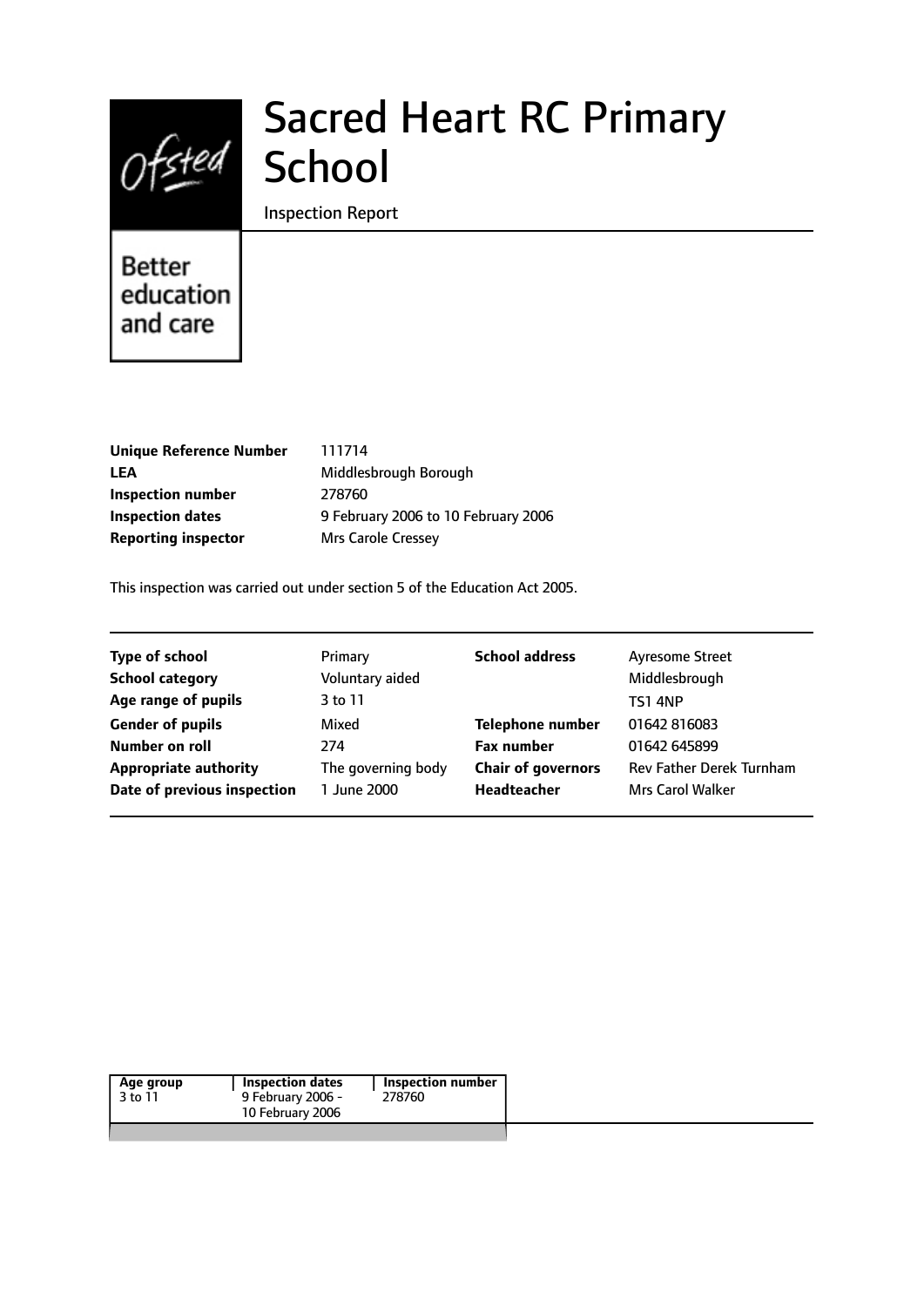© Crown copyright 2006

#### Website: www.ofsted.gov.uk

This document may be reproduced in whole or in part for non-commercial educational purposes, provided that the information quoted is reproduced without adaptation and the source and date of publication are stated.

Further copies of this report are obtainable from the school. Under the Education Act 2005, the school must provide a copy of this report free of charge to certain categories of people. A charge not exceeding the full cost of reproduction may be made for any other copies supplied.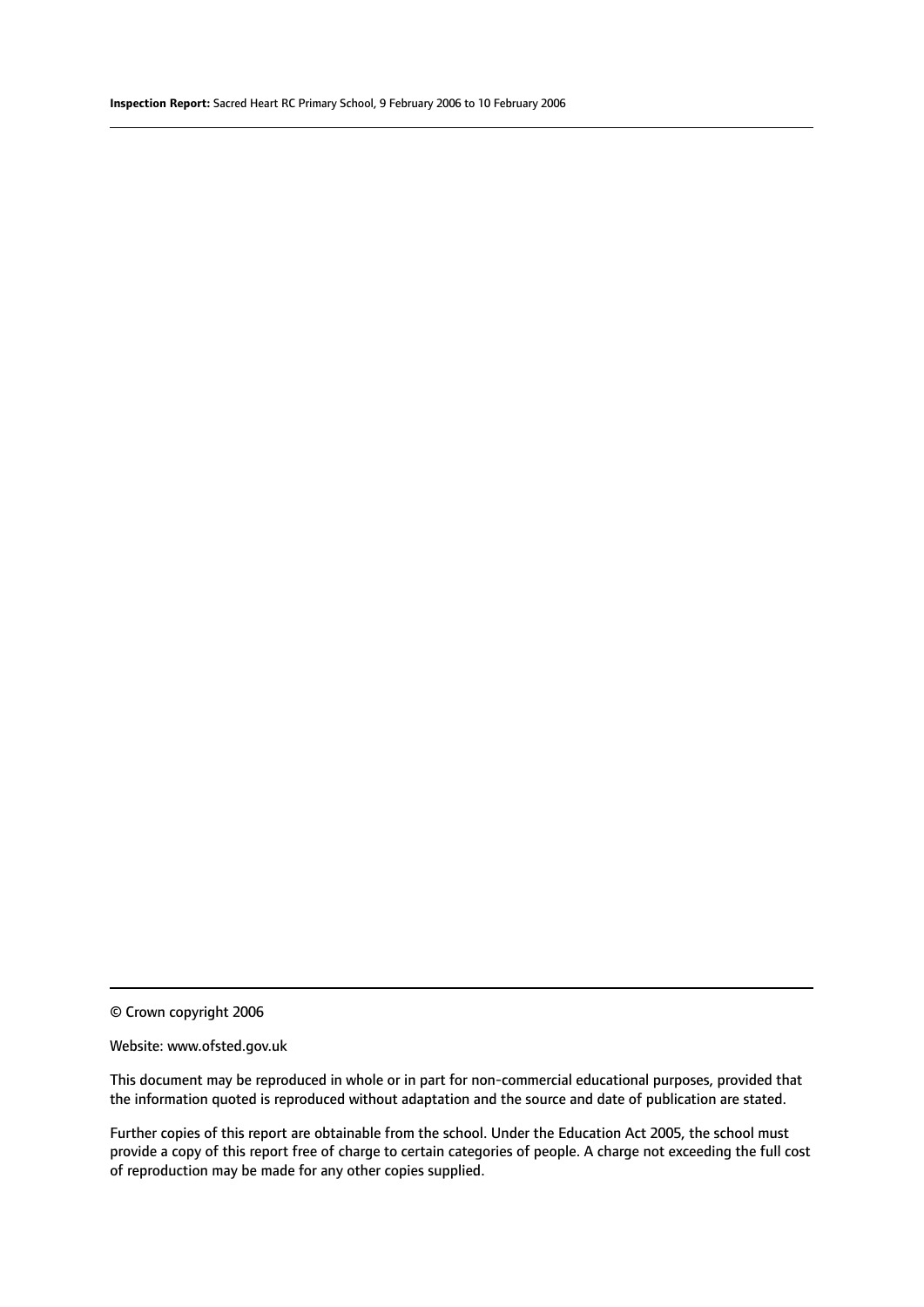### **Introduction**

The inspection was carried out by three additional inspectors.

#### **Description of the school**

This large primary school is located in a traditional Roman Catholic parish near the centre of Middlesbrough. Although the school is located in an area of considerable socio-economic disadvantage this is not reflected in the number of free school meals, which is lower than average. During the last three years the school population has changed from being almost 100% white British Roman Catholic to a mixture of British-born Asian, European national and Sub- Saharan asylum seekers. Fifteen different languages are spoken in the school and a higher percentage of pupils than usual are at an early stage of learning English. The number of pupils with learning difficulties and/or disabilities is lower than average.

#### **Key for inspection grades**

| Grade 1 | Outstanding  |
|---------|--------------|
| Grade 2 | Good         |
| Grade 3 | Satisfactory |
| Grade 4 | Inadequate   |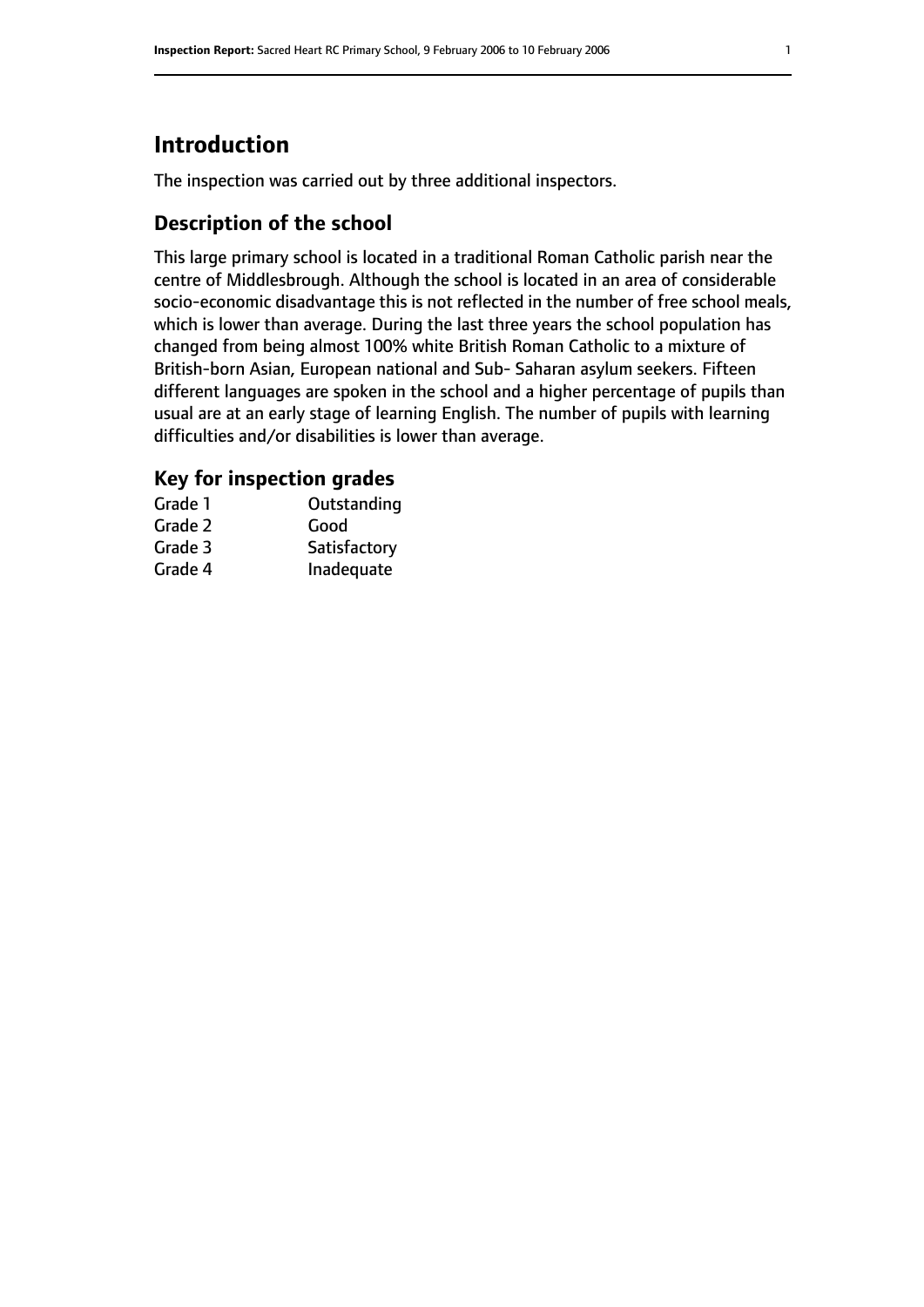#### **Overall effectiveness of the school**

#### **Grade: 2**

Sacred Heart is a good school with some outstanding features and gives good value for money. This inspection judgement matches the school's view of itself. The Christian ethos of the school is central to its success as a caring school that has high aspirations for all its pupils despite many obvious barriers to learning. Pupils enjoy learning and parents are rightly confident that their children are cared for in a professional, nurturing Catholic ethos to which the school is committed. Personal development is outstanding. Pupils' behaviour is exemplary and they are developing a love of learning. The quality of the teaching, learning and curriculum is good. As a result, although standards are below those found nationally, pupils achieve well, especially in English. Achievement in mathematics could be better. In a few lessons teachers provide work which is not challenging enough for all learners. The school is well led and managed with some outstanding features. Staff are deployed in very innovative ways to meet the needs of a constantly changing and challenging community. This is a school that is determined to provide its pupils with the best education it can. It aims to be excellent and it is not limited by the many challenges it faces but draws its strength from the diverse community it serves. The school has good capacity to enable pupils to achieve even better.

not applicable

#### **What the school should do to improve further**

- Ensure that all lessons are sufficiently challenging and are effectively planned to meet the needs of all learners.
- Improve marking and target setting in mathematics so that pupils know what they have to do to improve, and how to do it.

#### **Achievement and standards**

#### **Grade: 2**

Standards are below national average when pupils leave the school but given their attainment when they enter school most pupils achieve well. Pupils' mobility plays a significant factor in the overall standards achieved and their performance in the national tests is linked to the amount of time they spend in the school. A significant number of pupils do not join the school at the normal time. A growing number of these pupils are learning English as an additional language and have had very little formal education. This has an impact on the overall standards the school reaches.

#### **Personal development and well-being**

#### **Grade: 1**

Pupils' personal development and well-being are outstanding, as is their spiritual, moral, social and cultural development. There is a calm and harmonious atmosphere throughout the school. Behaviour is exceptionally good and pupils are very eager to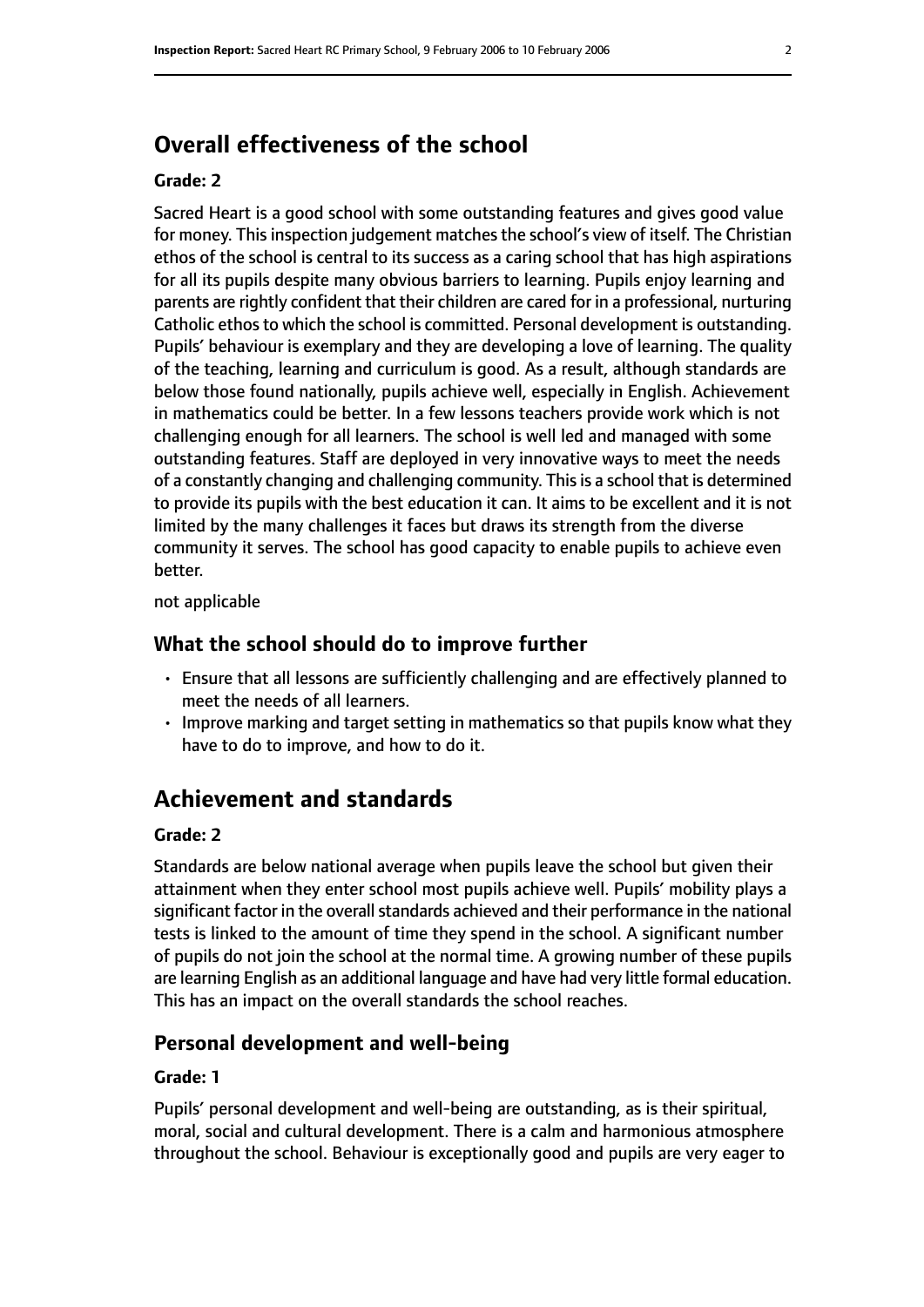learn. In keeping with the Christian ethos of the school pupils are always happy to help each other and to take responsibility. The school council organises "drop-in" sessions where other pupils can ask for advice. Pupils work well together in lessons and organise their own games at playtime in a co-operative way. Pupils are developing healthy lifestyles. Older pupils organise the selling of fruit at playtime and an appetizing salad bar at lunchtime is a popular choice. The school works hard to give pupils a wider view of the world. The different cultures that pupils themselves bring to the school are valued. Pupils learn in depth about their own faith and about other religions. Special moments, such as the celebration of a mass, give even the youngest pupils an understanding of the special nature of their faith. Pupils are made aware of their responsibilities to the wider community and the natural world. The school council organises fund-raising for a variety of charities. Despite the school's hard work to ensure pupils attend regularly, a small number are persistent non-attenders so that attendance overall is below average.

#### **Quality of provision**

#### **Teaching and learning**

#### **Grade: 2**

Teaching and learning are good across the school and consistently outstanding in the Foundation Stage. When teaching is good or better each lesson is thoughtfully planned to meet the different abilities and needs of the pupils so that all pupils make good progress. This is no easy task when there are pupils in each class with varying degrees of formal education. A good range of practical high quality resources and the excellent use of teaching assistants promote effective conditions for successful learning. Literacy skills are given a very high priority and pupils have many well-planned opportunities to explain their ideas to the teacher and their classmates. In mathematics the many lessons that include activities for pupils to apply their numeracy skills in practical ways are effective in improving pupils' achievement in the subject. Most staff use the interactive whiteboard well to enable pupils to take an active part in lessons and to demonstrate new skills. Most lessons have an atmosphere of hard work and urgency which spurs pupils on to do their best. Where teaching is less good the lessons progress at a slower pace, tasks are not as challenging as they could be and some pupils say the work is too easy. The teachers' knowledge of how well the pupils are doing in their work is particularly good in English and pupils are made aware of what they need to do to improve. In mathematics pupils are not as clear about their next steps in learning.

#### **Curriculum and other activities**

#### **Grade: 2**

The good curriculum is underpinned by the school's Christian faith. Across the school, it is well-planned to meet the needs of a changing and diverse community. In the Foundation Stage, very good planning and organisation provide a range of exciting activities to challenge the children and inspire them to learn. The emphasis throughout the school on literacy, numeracy and information and communication technology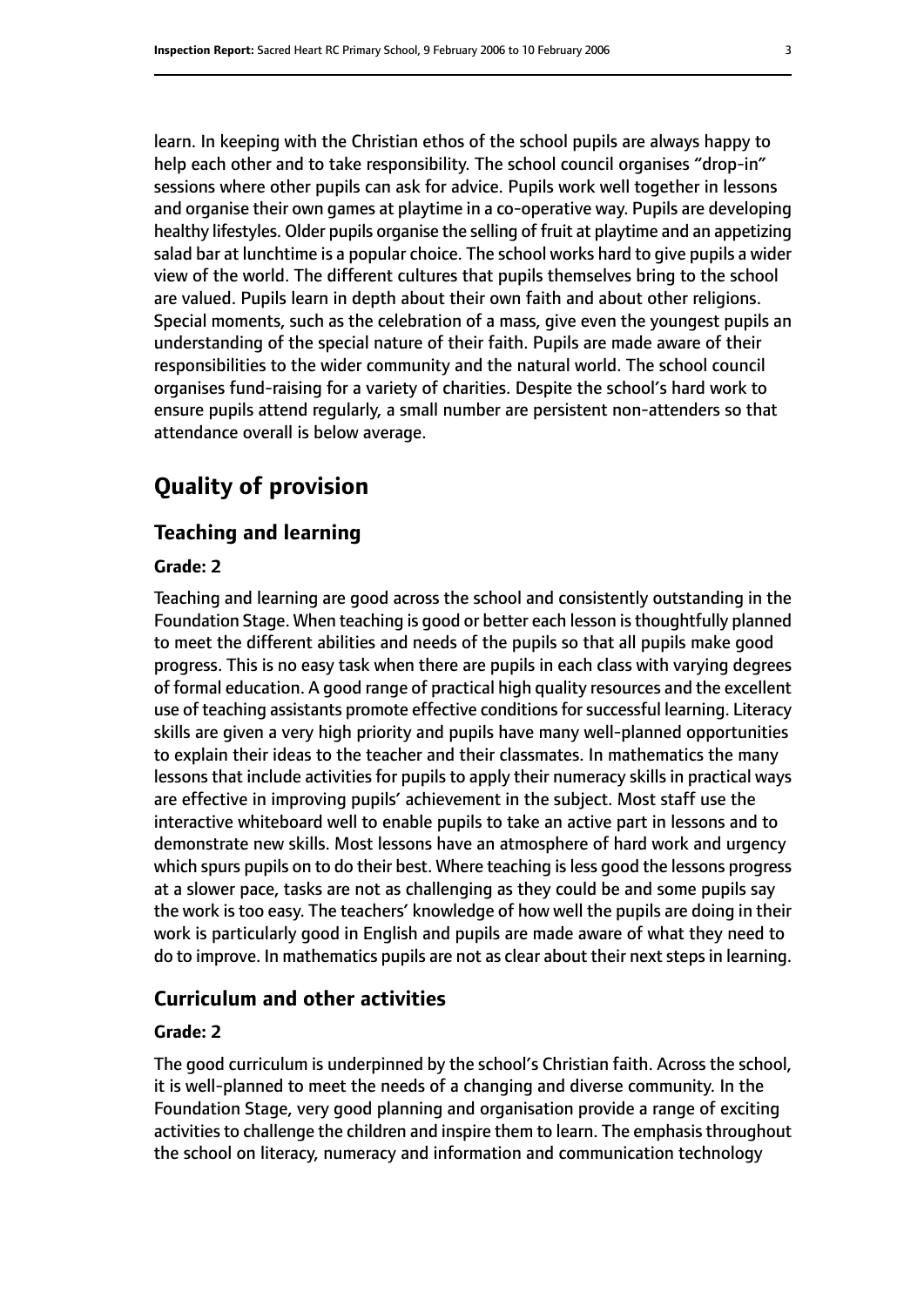makes a vital contribution to pupils' future role in society and their economic well-being. Pupils learn how to stay safe and healthy and develop a caring attitude to God's creation. Physical skills are not well-developed when pupils enter the school and a range of physical education opportunities are provided to remedy this, both within school and in a link with the secondary school which is a specialist sports college. The curriculum is enriched by visitors who come into school and by visits that pupils make outside. High-quality displays enhance pupils' learning across the school. Pupils are offered various types of club outside the school day with sport being the most popular.

#### **Care, guidance and support**

#### **Grade: 2**

Pupils achieve well because of the very good care, guidance and support the school provides for them. Highly effective procedures are in place for child protection and all staff are very vigilant in their care of children who are vulnerable. Staff identify pupils with learning or behaviour difficulties quickly and work well with a wide range of agencies to ensure that they get the extra help they need. There are effective strategies for dealing with bullying issues. Pupils from minority ethnic groups and those speaking English as an additional language are given high levels of very effective support, and as a result achieve as well as other pupils. Gifted and talented pupils are given challenging activities to fully extend their skills and knowledge. Pupils trust their teachers and know that there is always someone there they can discuss their problems with. Pupils are given clear advice on how to improve their work especially in literacy. Suggestions on how to improve their numeracy are not precise enough.

#### **Leadership and management**

#### **Grade: 2**

Leadership and management are good with some outstanding features. Improvement since the last inspection has been good. The headteacher's very strong Christian beliefs are pivotal to the school's success in meeting the needs of a changing and challenging community. She works tirelessly to ensure that the growing number of newly arrived pupils receive the additional support they need. The evaluation of test results and of teaching and learning enables strengths and weaknesses to be quickly and accurately identified. The school recognises that in a few lessons work is not challenging enough, and are providing training and support to remedy the weaknesses. The outstanding governors are rigorous in their desire to provide the best education for the pupils within a caring Catholic community. They work together with school to bring about innovation and improvements. One example of this is the way staff have been deployed to enable all teachers to have their planned preparation time while at the same time enriching pupils' creative and numeracy skills. The school's focus on assessment and recording arrangements has been successful in improving achievement in English. The focus is now shifting to improving achievement in mathematics. The school has developed some very effective links with parents, the diocese and the local university that are helping to raise pupils' self-esteem and achievement.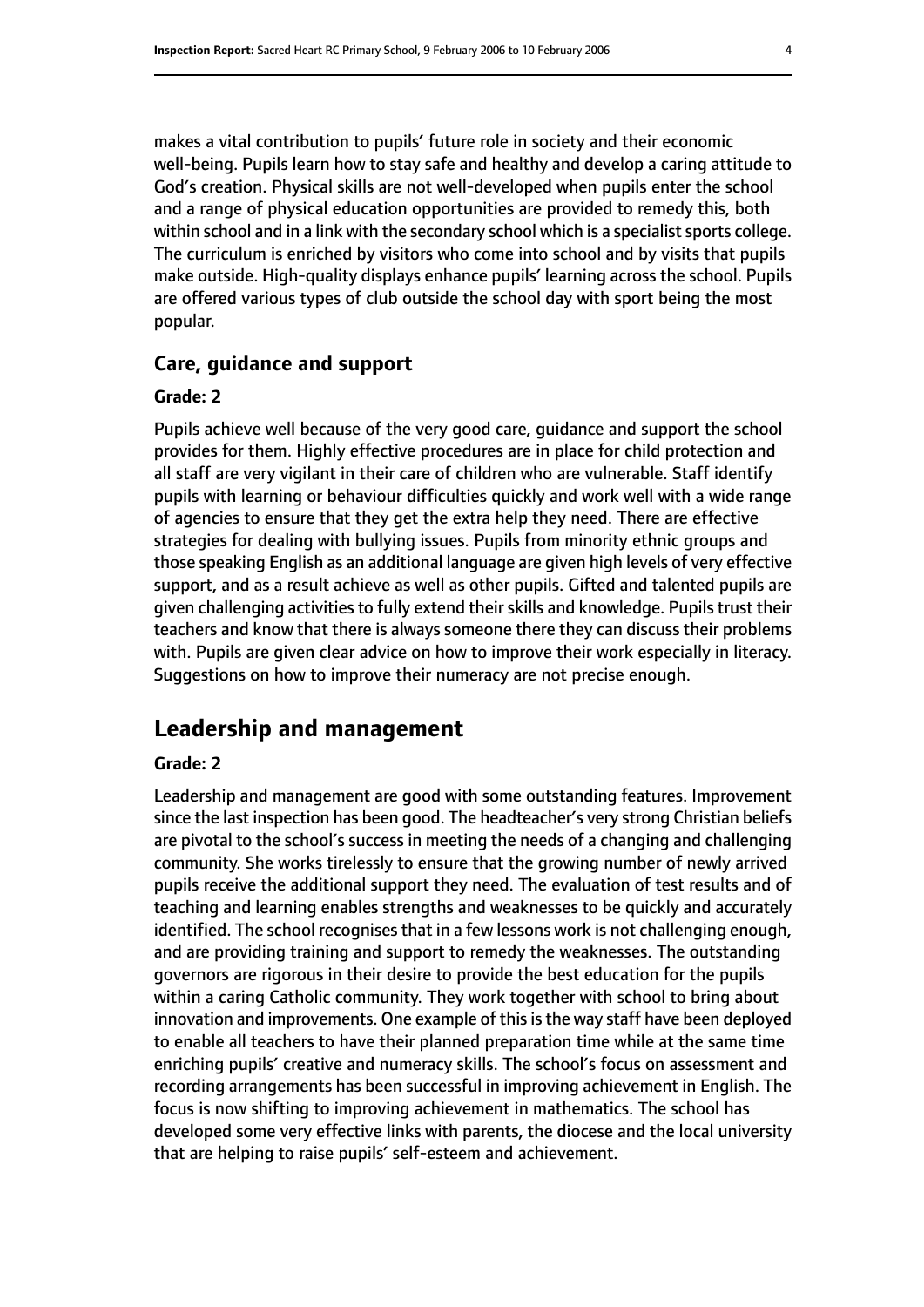**Any complaints about the inspection or the report should be made following the procedures set out inthe guidance 'Complaints about school inspection', whichis available from Ofsted's website: www.ofsted.gov.uk.**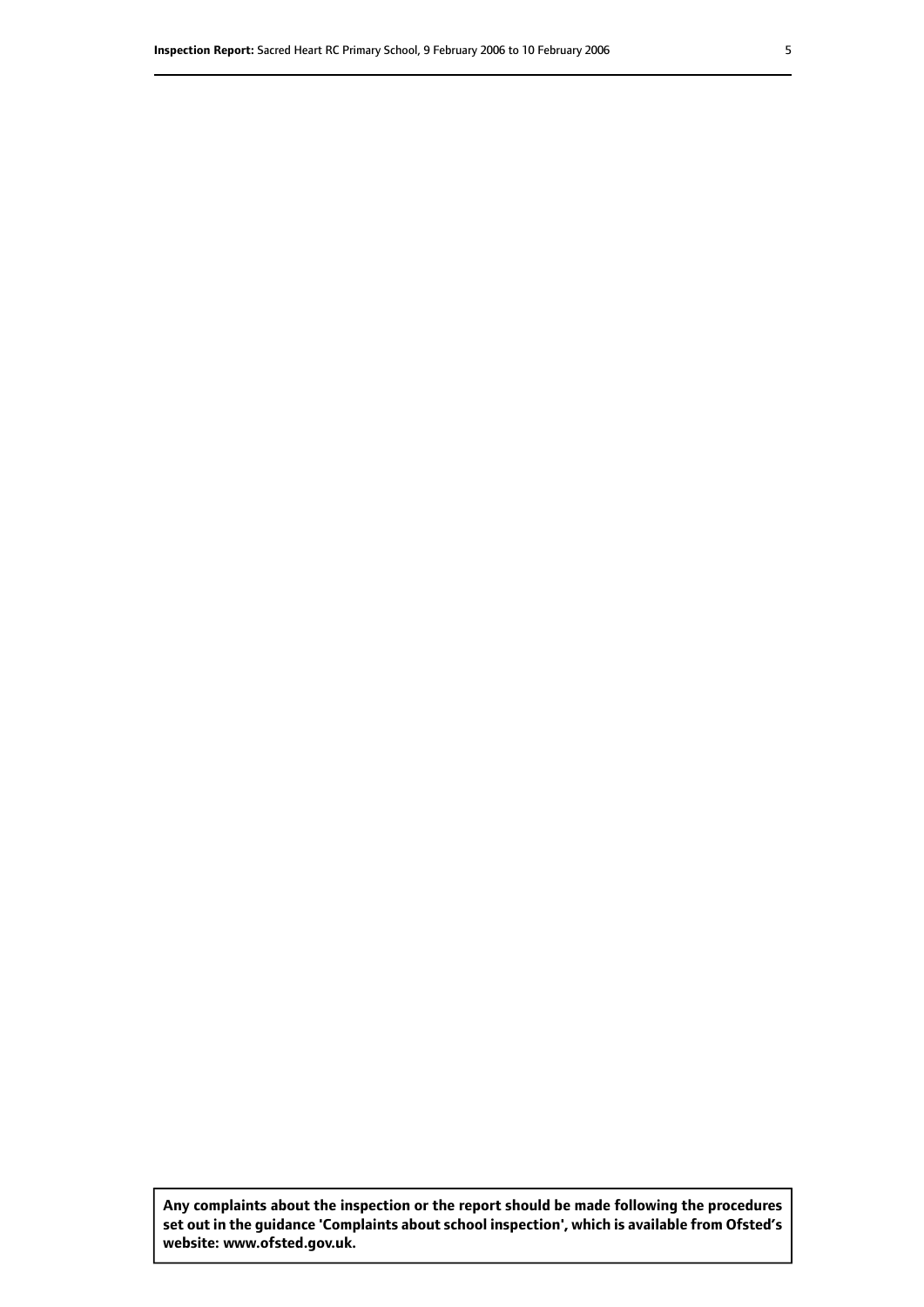## **Inspection judgements**

| Key to judgements: grade 1 is outstanding, grade 2 good, grade 3 | School         | $16-19$ |
|------------------------------------------------------------------|----------------|---------|
| satisfactory, and grade 4 inadequate                             | <b>Overall</b> |         |

#### **Overall effectiveness**

| How effective, efficient and inclusive is the provision of education,<br>integrated care and any extended services in meeting the needs of<br>learners? |     | NА        |
|---------------------------------------------------------------------------------------------------------------------------------------------------------|-----|-----------|
| How well does the school work in partnership with others to promote<br>learners' well-being?                                                            |     | NА        |
| The quality and standards in foundation stage                                                                                                           |     | <b>NA</b> |
| The effectiveness of the school's self-evaluation                                                                                                       |     | NА        |
| The capacity to make any necessary improvements                                                                                                         | Yes | NА        |
| Effective steps have been taken to promote improvement since the last<br>inspection                                                                     | Yes | <b>NA</b> |

#### **Achievement and standards**

| How well do learners achieve?                                                                               | ΝA        |
|-------------------------------------------------------------------------------------------------------------|-----------|
| The standards <sup>1</sup> reached by learners                                                              | NА        |
| How well learners make progress, taking account of any significant variations<br>between groups of learners | <b>NA</b> |
| How well learners with learning difficulties and disabilities make progress                                 | <b>NA</b> |

#### **Personal development and well-being**

| How good is the overall personal development and well-being of the<br>learners?                                  | ΝA        |
|------------------------------------------------------------------------------------------------------------------|-----------|
| The extent of learners' spiritual, moral, social and cultural development                                        | <b>NA</b> |
| The behaviour of learners                                                                                        | <b>NA</b> |
| The attendance of learners                                                                                       | <b>NA</b> |
| How well learners enjoy their education                                                                          | <b>NA</b> |
| The extent to which learners adopt safe practices                                                                | <b>NA</b> |
| The extent to which learners adopt healthy lifestyles                                                            | <b>NA</b> |
| The extent to which learners make a positive contribution to the community                                       | <b>NA</b> |
| How well learners develop workplace and other skills that will contribute to<br>their future economic well-being | <b>NA</b> |

#### **The quality of provision**

| How effective are teaching and learning in meeting the full range of<br>the learners' needs?          | ΝA |
|-------------------------------------------------------------------------------------------------------|----|
| How well do the curriculum and other activities meet the range of<br>needs and interests of learners? | ΝA |
| How well are learners cared for, guided and supported?                                                | NА |

 $^1$  Grade 1 - Exceptionally and consistently high; Grade 2 - Generally above average with none significantly below average; Grade 3 - Broadly average; Grade 4 - Exceptionally low.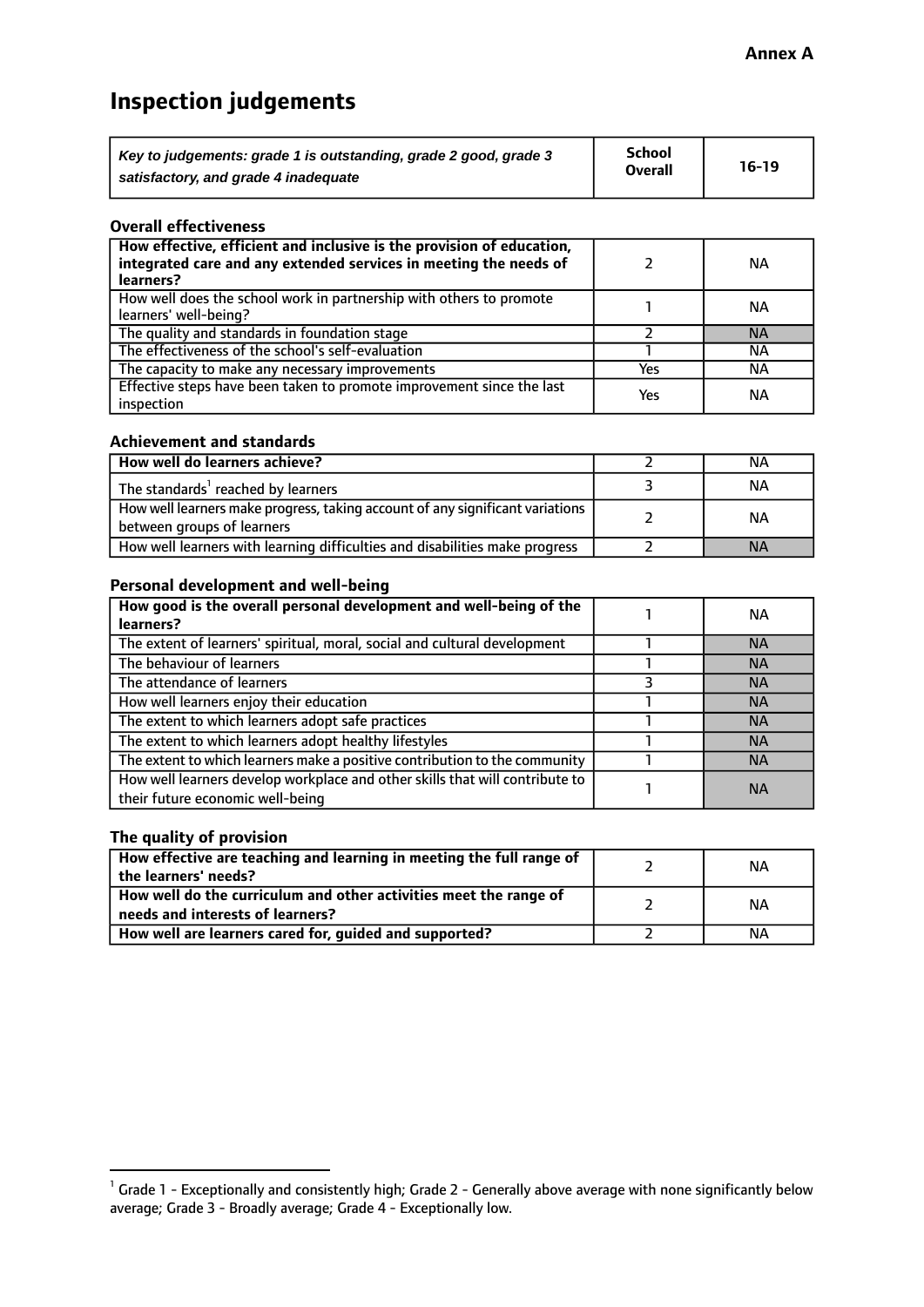#### **Leadership and management**

| How effective are leadership and management in raising achievement<br>and supporting all learners?                                              |     | NA.       |
|-------------------------------------------------------------------------------------------------------------------------------------------------|-----|-----------|
| How effectively leaders and managers at all levels set clear direction leading<br>to improvement and promote high quality of care and education |     | <b>NA</b> |
| How effectively performance is monitored, evaluated and improved to meet<br>challenging targets, through quality assurance and self-review      |     | <b>NA</b> |
| How well equality of opportunity is promoted and discrimination tackled so<br>that all learners achieve as well as they can                     |     | <b>NA</b> |
| How effectively and efficiently resources are deployed to achieve value for<br>money                                                            |     | <b>NA</b> |
| The extent to which governors and other supervisory boards discharge their<br>responsibilities                                                  |     | <b>NA</b> |
| The adequacy and suitability of staff to ensure that learners are protected                                                                     | Yes | <b>NA</b> |

| The extent to which schools enable learners to be healthy                                     |            |  |
|-----------------------------------------------------------------------------------------------|------------|--|
| Learners are encouraged and enabled to eat and drink healthily                                | Yes        |  |
| Learners are encouraged and enabled to take regular exercise                                  | <b>Yes</b> |  |
| Learners are discouraged from smoking and substance abuse                                     | Yes        |  |
| Learners are educated about sexual health                                                     | Yes        |  |
| The extent to which providers ensure that learners stay safe                                  |            |  |
| Procedures for safequarding learners meet current government requirements                     | Yes        |  |
| Risk assessment procedures and related staff training are in place                            | Yes        |  |
| Action is taken to reduce anti-social behaviour, such as bullying and racism                  | <b>Yes</b> |  |
| Learners are taught about key risks and how to deal with them                                 | Yes        |  |
| The extent to which learners make a positive contribution                                     |            |  |
| Learners are helped to develop stable, positive relationships                                 | Yes        |  |
| Learners, individually and collectively, participate in making decisions that affect them     | Yes        |  |
| Learners are encouraged to initiate, participate in and manage activities in school and the   | <b>Yes</b> |  |
| wider community                                                                               |            |  |
| The extent to which schools enable learners to achieve economic well-being                    |            |  |
| There is provision to promote learners' basic skills                                          | Yes        |  |
| Learners have opportunities to develop enterprise skills and work in teams                    | Yes        |  |
| Careers education and quidance is provided to all learners in key stage 3 and 4 and the sixth | <b>NA</b>  |  |
| form                                                                                          |            |  |
| Education for all learners aged 14-19 provides an understanding of employment and the         | <b>NA</b>  |  |
| economy                                                                                       |            |  |